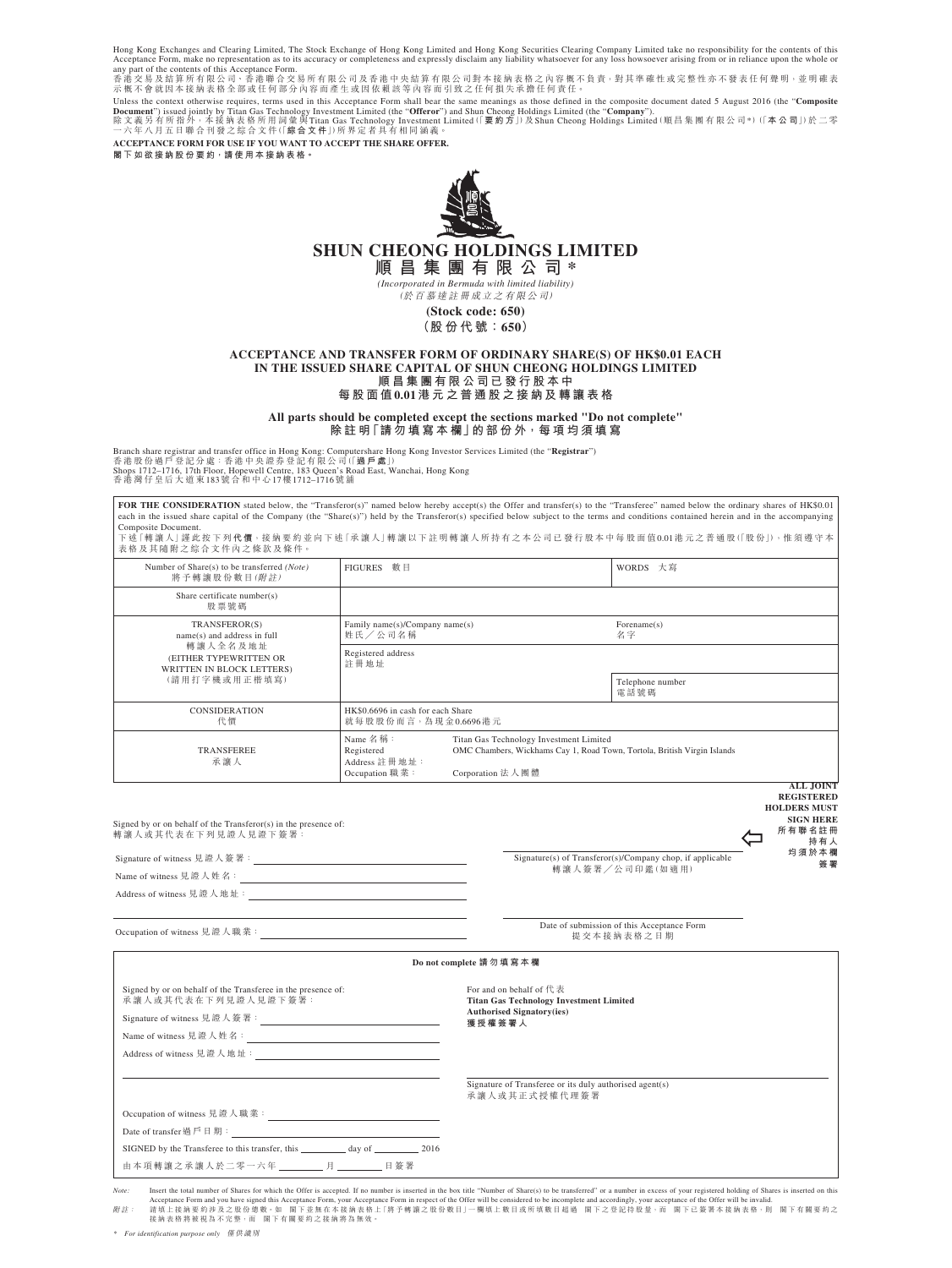#### **THIS ACCEPTANCE FORM IS IMPORTANT AND REQUIRES YOUR IMMEDIATE ATTENTION.**

**If you are in any doubt as to any aspect of this Acceptance Form or as to the action to be taken, you should consult your licensed securities dealer or registered institution in securities, bank manager, solicitor, professional accountant or other professional adviser.**

**If you have sold or transferred all your Share(s), you should at once hand this Acceptance Form and the accompanying Composite Document to the purchaser(s) or transferee(s) or to the bank, licensed securities dealer, registered institution in securities or other agent through whom the sale or transfer was effected for transmission to the purchaser(s) or transferee(s).**

Essence Securities is making the Offer on behalf of the Offeror. The making of the Offer to the Overseas Shareholders may be affected by the laws of the relevant jurisdictions. If you are an Overseas Shareholder, you should inform yourself about and observe all applicable legal and regulatory requirements. If you wish to accept the Offer, it is your responsibility to satisfy yourself as to the full observance of the laws and regulations of the relevant jurisdictions in connection therewith, including the obtaining of all governmental, exchange control or other consents which may be required and the compliance with all necessary formalities and regulatory or legal requirements. You will also be fully responsible for any such issue, transfer or other taxes or duties payable by you in respect of the acceptance of the Offer. **The Offeror, Essence Securities and any other person involved in the Offer shall be entitled to be fully indemnified and held harmless by such person for any taxes or duties as such person may be required**  to pay. Acceptance of the Offer by you will constitute a warranty by you to the Offeror, Essence Securities and the Company that you have observed and are permitted under<br>all applicable laws and regulations to receive and consents in compliance with all necessary formalities and regulatory or legal requirements and have paid all issue, transfer or other taxes or duties or other required payments due<br>consents in compliance with all necessary from you in connection with such acceptance in any territory, and that such acceptance shall be valid and binding in accordance with all applicable laws and regulation

This Acceptance Form should be read in conjunction with the accompanying Composite Document.

### **HOW TO COMPLETE THIS ACCEPTANCE FORM**

The Offer is unconditional in all respects. Shareholders are advised to read the Composite Document before completing this Acceptance Form. To accept the Offer made by Essence Securities on behalf of the Offeror to acquire your Shares at a cash price of HK\$0.6696 per Share, you should complete and sign this Acceptance Form overleaf and<br>forward this entire form, together with the relevant indemnities required in respect thereof), for the whole or in respect of part of your holding of Share(s) or if applicable, for not less than the number of the Shares in respect of which you intend to accept the Offer, by post or by hand, to the Registrar, **Computershare Hong Kong Investor Services Limited at Shops 1712–1716, 17th Floor, Hopewell Centre, 183 Queen's Road East, Wanchai, Hong Kong no later than 4:00 p.m. on Friday, 26 August 2016 or such later time(s) and/or date(s) as the Offeror may determine and announce in accordance with the Takeovers Code.** The provisions of Appendix I to the Composite Document are incorporated into and form part of this Acceptance Form.

# **ACCEPTANCE FORM IN RESPECT OF THE SHARE OFFER**

### **To: The Offeror and Essence Securities**

1. My/Our execution of this Acceptance Form (whether or not such form is dated) shall be binding on my/our successors and assignees, and shall constitute:

- (a) my/our irrevocable acceptance of the Offer made by Essence Securities on behalf of the Offeror, as contained in the Composite Document, for the consideration and on and subject to the terms and conditions therein and herein mentioned, in respect of the number of Shares specified in this Acceptance Form;
- (b) my/our irrevocable instruction and authority to each of the Offeror and/or Essence Securities or their respective agent(s) to collect from the Company or the Registrar on my/our behalf the share certificate(s) in respect of the Shares due to be issued to me/us in accordance with, and against delivery of, the enclosed transfer receipt(s) and/or other document(s) of title (if any) (and/or satisfactory indemnity or indemnities required in respect thereof), which has/have been duly signed by me/us and to deliver the same to the Registrar and to authorise and instruct the Registrar to hold such share certificate(s), subject to the terms and conditions of the Offer, as if it/ they was/were delivered to the Registrar together with this Acceptance Form;
- (c) my/our irrevocable instruction and authority to each of the Offeror and/or Essence Securities or their respective agent(s) to send a cheque crossed "Not negotiable account payee only" drawn in my/our favour for the cash consideration to which I/we shall have become entitled under the terms of the Offer (less seller's ad valorem stamp duty payable by me/us in connection with my/our acceptance of the Offer), by ordinary post at my/our risk to the person named at the address stated below or, if no name and address is stated below, to me or the first-named of us (in the case of joint registered Shareholders) at the registered address shown in the register of<br>members of the Company within seven business days of valid;
	- *(Note: Insert name and address of the person to whom the cheque is to be sent if different from the registered Shareholder or the first-named of joint registered Shareholders.)* **Name:** (in BLOCK LETTERS) . . . . . . . . . . . . . . . . . . . . . . . . . . . . . . . . . . . . . . . . . . . . . . . . . . . . . . . . . . . . . . . . **Address:** (in BLOCK LETTERS) . . . . . . . . . . . . . . . . . . . . . . . . . . . . . . . . . . . . . . . . . . . . . . . . . . . . . . . . . . . . . . . .
- (d) my/our irrevocable instruction and authority to each of the Offeror and/or Essence Securities and/or such person or persons as any of them may direct for the purpose, on my/our behalf, to make and execute the contract note as required by the Stamp Duty Ordinance (Chapter 117 of the Laws of Hong Kong) to be made and executed by me/us as the seller(s) of the Shares to be sold by me/us under the Offer and to cause the same to be stamped and to cause an endorsement to be made on this Acceptance Form in accordance with the provisions of that Ordinance;
- (e) my/our undertaking to execute such further documents and to do such acts and things by way of further assurance as may be necessary or desirable to transfer my/our Shares tendered for acceptance under the Offer to the Offeror or such person or persons as it may direct fully paid and free from all liens, charges, options, claims, equities, adverse interests, third-party rights or encumbrances whatsoever and together with all rights accruing or attaching thereto, including, without limitation, the rights to receive dividends and other distributions declared, made or paid, if any, on or after the date on which the Offer is made, i.e. the date of despatch of the Composite Document; and
- (f) my/our agreement to ratify each and every act or thing which may be done or effected by the Offeror and/or Essence Securities and/or the Company or their respective agent(s) or such person or persons as any of them may direct on the exercise for any rights contained herein.
- 2. I/We understand that acceptance of the Offer by me/us will be deemed to constitute a warranty by me/us to the Offeror, Essence Securities and the Company that (i) the Shares held by me/us to be acquired under the Offer are sold fully paid and free from all liens, charges, options, claims, equities, adverse interests, third-party rights or encumbrances whatsoever and together with all rights accruing or attaching thereto, including, without limitation, the rights to receive dividends and other distributions declared, made or paid, if any, on or after the date on which the Offer is made i.e. the date of despatch of the Composite Document; and (ii) I/we have not taken or omitted to take any action which will or may result in the Offeror, its beneficial owner and parties acting in concert with any of them, the Company, Essence Securities or any other person acting in breach of the legal or regulatory requirements of any territory in connection with the Offer or my/our acceptance thereof, and am/are permitted under all applicable laws and regulations to receive and accept the Offer, and any revision thereof, and that such acceptance is valid and binding in accordance with all applicable laws and regulations.
- 3. In the event that my/our acceptance is not valid, in accordance with the terms of the Offer, all instructions, authorisations and undertakings contained in paragraph 1 above shall cease in which event, I/we authorise an or satisfactory indemnity or indemnities required in respect thereof), together with this form duly cancelled, by ordinary post at my/our own risk to the person and address stated in paragraph 1(c) above or, if no name and address is stated, to me or the first-named of us (in the case of joint registered Shareholders) at the registered address shown in the register of members of the Company.
	- *Note: If you submit the transfer receipt(s) upon acceptance of the Offer and in the meantime the relevant share certificate(s) is/are collected by any of the Offeror and/or Essence Securities or any of their agent(s) from the Company or the Registrar on your behalf, you will be returned such share certificate(s) in lieu of the transfer receipt(s).*
- 4. I/We enclose the relevant share certificate(s) and/or transfer receipt(s) and/or any other document(s) of title (and/or any satisfactory indemnity or indemnities required in respect thereof) for the whole/part of my/our holding of Shares which are to be held by you on the terms and conditions of the Offer.
- 5. I/We warrant and represent to the Offeror, Essence Securities and the Company that I am/we are the registered Shareholder(s) of the number of Shares specified in this Acceptance Form and I/we have the full right, power and authority to sell and pass the title and ownership of my/our Shares to the Offeror by way of acceptance of the Offer.
- 6. I/We warrant to the Offeror, Essence Securities and the Company that I/we have observed and are permitted under all applicable laws and regulations where my/our address is located as set out in the register of members of the Company to accept the Offer, and any revision thereof; and that I/we have obtained all requisite governmental, exchange control or other consents and made all registration or filing required in compliance with all necessary formalities and regulatory or legal requirements; and that I/ we have paid all issue, transfer or other taxes or duties or other required payments due from me/us in connection with such acceptance; and that such acceptance shall be valid and binding in accordance with all applicable laws and regulations.
- 7. I/We warrant to the Offeror, Essence Securities and the Company that I/we shall be fully responsible for payment of any transfer or other taxes and duties payable by me/us in respect of the jurisdiction where my/our address is located as set out in the register of members of the Company in connection with my/our acceptance of the Offer.
- 8. I/We acknowledge that, save as expressly provided in the Composite Document and this Acceptance Form, all the acceptances, instructions, authorities and undertakings hereby given shall be irrevocable.
- 9. I/We acknowledge that my/our Shares sold to the Offeror by way of acceptance of the Offer will be registered under the name of the Offeror or its nominee.
- 10. I/We understand that no acknowledgement of receipt of any Acceptance Form, share certificate(s) and/or transfer receipt(s) and/or any other document(s) of title (and/or any satisfactory indemnity or indemnities required in respect thereof) will be given. I/We further understand that all documents will be sent by ordinary post at my/our own risk.

For the avoidance of doubt neither Hong Kong Securities Clearing Company Limited nor HKSCC Nominees Limited will give, or be subject to, any of the above representations or warranties.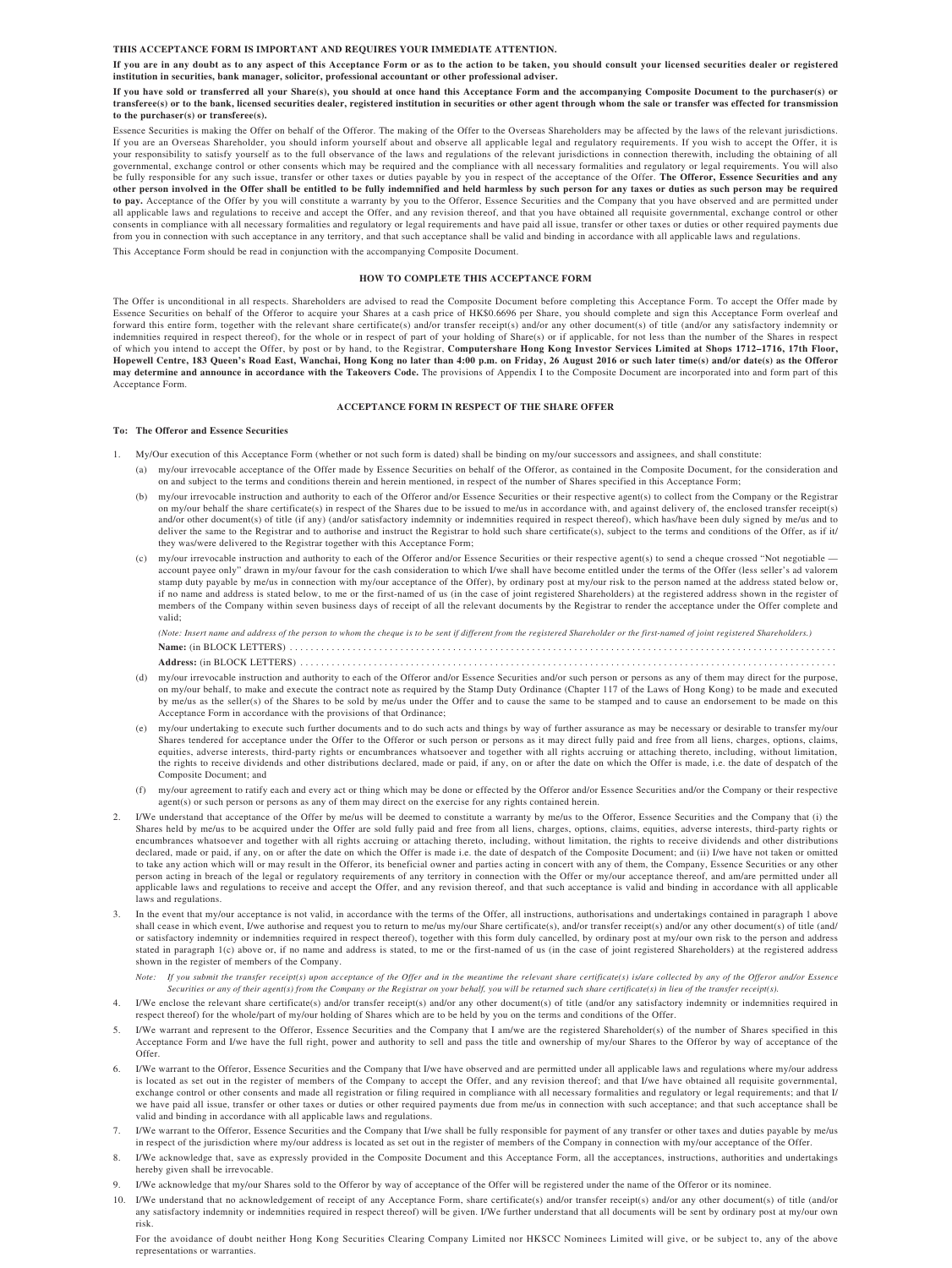### **本 接 納 表 格 乃 重 要 文 件, 閣 下 須 即 時 處 理。**

閣下如對本接納表格任何方面或應採取之行動有任何疑問<sup>,</sup>應諮詢 閣下之持牌證券交易商或註冊證券機構、銀行經理、律師、專業會計 **師 或 其 他 專 業 顧 問。**

# 閣下如已將名下之股份全部售出或轉讓<sup>,</sup>應立即將本接納表格連同隨附之綜合文件送交買主或承讓人<sup>,</sup>或經手買賣或轉讓之銀行、持牌證 **券 交 易 商、註 冊 證 券 機 構 或 其 他 代 理 商,以 便 轉 交 買 主 或 承 讓 人。**

安信證券現代表要約方提出要約。向海外股東提出要約或會受到有關司法權區之法例影響。倘 閣下為海外股東, 閣下應自行了解及遵守 所有適用法律及監管規定。 閣下如欲接納要約,則有責任自行確保就此全面遵守有關司法權區之相關法律及法規,包括取得可能所需之 一 切 政 府、外 匯 管 制 或 其 他 同 意,以 及 遵 守 一 切 所 需 之 手 續 及 監 管 或 法 律 規 定。 閣 下 將 須 就 接 納 要 約 應 付 之 任 何 有 關 發 行 費、轉 讓 費 或 其他税項或徵費負全責。要約方、安信證券及參與要約之任何其他人士有權就該人士被要求支付之任何税項或徵費獲得全面之彌償及毋須 **承 擔 任 何 責 任。** 閣 下 接 納 要 約 即 構 成 閣 下 向 要 約 方、安 信 證 券 及 本 公 司 保 證 閣 下 其 已 遵 守 所 有 適 用 法 律 及 法 規 以 及 根 據 所 有 適 用 法 律及法規獲允許接收及接納要約及其任何修訂,而 閣下已根據一切必要手續及遵守監管或法律規定取得一切所需之政府、外匯管制或其 他同意,並已就有關接納支付 閣下於任何地區應付之所有發行費、轉讓費或其他税項或徵費或其他所需款項,而有關接納將根據一切適 用法律及法規屬有效及具約束力。

本 接 納 表 格 應 連 同 隨 附 之 綜 合 文 件 一 併 閱 覽。

#### **本 接 納 表 格 之 填 寫 方 法**

要約為無條件。股東於填寫本接納表格前,務請先閱讀綜合文件。為接納安信證券代表要約方按每股股份0.6696港元之現金價格收購 閣下 之 股 份 所 提 出 之 要 約 , 閣 下 請 填 妥 及 簽 署 本 接 納 表 格 背 頁 ,並 將 整 份 表 格 ,連 同 閣 下 拆 持 之 所 有 或 部 分 股 份 或 (如 適 用)不 少 於 閣 下 擬 接 納 要 約 之 股 份 數 目 之 有 關 股 票 及 / 或 過 戶 收 據 及 / 或 任 何 其 他 所 有 權 文 件 (及 / 或 任 何 就 此 所 需 之 一 份 或 多 份 可 信 納 之 彌 償 保 證 書), 一併以郵寄或專人送交方式交回過戶處香港中央證券登記有限公司,地址為香港灣仔皇后大道東183號合和中心17樓1712-1716號舖,惟無 論如何不得遲於二零一六年八月二十六日(星期五)下午四時正<sup>,</sup>或要約方根據收購守則可能釐定及公佈之較後日期及/或時間。綜合文件 附錄 一 之 修 文 已 載 入 本 接 纳 表 格 , 並 構 成 其 中 之 一 部 分 。

#### **股 份 要 約 之 接 納 表 格**

### **致:要 約 方 及 安 信 證 券**

- 1. 本人/吾等一經簽立本接納表格(不論該表格是否已註明日期),本人/吾等之承繼人及受讓人將受此約束,並表示:
	- (a) 本 人 ╱ 吾 等 不 可 撤 回 地 就 本 接 納 表 格 上 所 註 明 數 目 之 股 份,按 照 及 根 據 綜 合 文 件 及 本 接 納 表 格 所 述 之 代 價、條 款 及 條 件 接 納 綜 合 文件 所 載 由 安 信 證 券 代 表 要 約 方 提 出 之 要 約;
	- (b) 本人/吾等不可撤回地指示及授權要約方及/或安信證券或彼等各自任何代理,各自代表本人/吾等交付隨附經本人/吾等正式 簽署之過戶收據及/或其他所有權文件(如有)(及/或就此所需可信納之一份或多份彌償保證書),憑此向本公司或過戶處領取本 人 / 吾等就股份應獲發之股票,並將有關股票送交過戶處, 以及授權及指示過戶處按照及根據要約之條款及條件持有該等股票, 猶 如 該 等 股 票 已 連 同 本 接 纳 表 格 一 併 交 回 過 戶 處;
	- (c) 本人╱吾等不可撤回地指示及授權要約方及╱或安信證券或彼等各自之代理,各自就本人╱吾等根據要約之條款應得之現金代價(扣 除本人/吾等有關本人/吾等接納要約應付之賣方從價印花税),以「不得轉讓一只准入抬頭人賬戶」方式向本人/吾等開出劃線 支票,然後於過戶處接獲一切有關文件致使要約項下之接納為完整及有效之日之後七個營業日內,按以下地址以普通郵遞方式寄 予以下人士;如無填上姓名及地址,則按本公司之股東登記名冊所示登記地址,寄予本人或吾等當中名列首位者(如屬聯名登記股 東),郵誤風險概由本人/吾等自行承擔;

(附註: 如收取支票之人士並非登記股東或名列首位之聯名登記股東,則請在本欄填上該名人士之姓名及地址。)

**姓 名:**(請 用 正 楷 填 寫) . . . . . . . . . . . . . . . . . . . . . . . . . . . . . . . . . . . . . . . . . . . . . . . . . . . . . . . . . . . . . . . . . . . . . . . . . . . . . . . . . . . . . . . . . . . . . . . . .

**地 址:**(請 用 正 楷 填 寫) . . . . . . . . . . . . . . . . . . . . . . . . . . . . . . . . . . . . . . . . . . . . . . . . . . . . . . . . . . . . . . . . . . . . . . . . . . . . . . . . . . . . . . . . . . . . . . . . .

- (d) 本人/吾等不可撤回地指示及授權要約方及/或安信證券及/或彼等任何一方可能就此指定之人士,各自代表本人/吾等以根據 要 約 出 售 股 份 之 賣 方 身 份, 訂 立 及 簽 立 香 港 法 例 第117章 印 花 税 條 例 所 規 定 須 訂 立 及 簽 立 之 成 交 單 據, 並 根 據 該 條 例 規 定 在 本 接 纳 表 格 加 蓄 印 花 及 背 書 證 明;
- (e) 本人/吾等承諾於必需或適當時簽立其他文件並以進一步轉易方式作出行動及事宜,以轉讓本人/吾等根據要約之接納而交回之 股份予要約方或其可能指定之該名或該等人士,且有關股份乃已繳足及不附帶一切留置權、抵押、選擇權、索償、衡平權、不利權益、 第三方權利或產權負擔,並連同就此產生或附帶之一切權利,包括但不限於收取於作出要約當日(即寄發綜合文件當日)或之後宣派、 作 出 或 派 付 之 股 息 及 其 他 分 派 ( 如 有 ) 之 權 利 ; 及
- (f) 本人/吾等同意追認要約方及/或安信證券及/或本公司或彼等各自之代理或彼等任何一方可能指定之該名或該等人士於行使 本表格所載任何權利時可能作出或進行之各項及每項行動或事宜。
- 2. 本人/吾等明白本人/吾等提交要約接納書,將被視為表示本人/吾等向要約方、安信證券及本公司保證,(i)本人/吾等所持將根據 要約被收購之股份,於出售時乃已繳足及不附帶一切留置權、抵押、選擇權、索償、衡平權、不利權益、第三方權利或產權負擔,並連 同 就 此 產 生 或 附 帶 之 一 切 權 利, 包 括 但 不 限 於 收 取 於 作 出 要 約 當 日 (即 寄 發 綜 合 文 件 當 日) 或 之 後 所 宣 派 、 作 出 或 派 付 之 股 息 及 其 他 分 派(如有)之權利;及(ii)本人/吾等並無採取或遺漏採取任何行動,將會或可能導致要約方、其實益擁有人及彼等任何一致行動人士、 本公司、安信證券或任何其他人士行事時違反任何地區有關要約或本人/吾等接納要約之法律或監管規定,而本人/吾等根據所有適 用法例及規例獲准接收及接納要約及其任何修訂,且該接納按照所有適用法例及規例誠屬有效及具約束力。
- 3. 倘若根據要約之條款,本人/吾等之接納書無效,則上文第1段所載一切指示、授權及承諾均告終止,在此情況下,本人/吾等授權並 要求 閣下將本人/吾等之股票及/或過戶收據及/或任何其他所有權文件(及/或就此所需之可信納之一份或多份彌償保證書),連 同已 正式註 銷之本表格一併以普通郵遞方式寄回上述第1(c)段列明之人士及地址;如無填上姓名及地址,則按本公司股東登記名冊所 示 登 記 地 址 寄 回 本 人 或 吾 等 當 中 名 列 首 位 者 (如 屬 聯 名 登 記 股 東),郵 誤 風 險 概 由 本 人 / 吾 等 自 行 承 擔。
	- 附註: 閣下於接納要約時提交過戶收據,而與此同時要約方及/或安信證券或彼等任何代理任何一方會代表 閣下向本公司或過戶處領取有關 股票,則 閣下將獲發還有關股票,而並非上述過戶收據。
- 4. 本人/吾等茲附上本人/吾等所持全部/部分股份之有關股票及/或過戶收據及/或任何其他所有權文件(及/或就此所需之任何可 信 納 之 一 份 或 多 份 彌 僧 保 證 書), 由 閣 下 按 照 要 約 之 條 款 及 條 件 予 以 保 存 。
- 5. 本人/吾等向要約方、安信證券及本公司保證及表明,本人/吾等為本接納表格指定股份數目之登記股東,而本人/吾等擁有全部權利、 權力及權限,透過接納要約之方式向要約方出售及轉移本人/吾等所持股份之所有權及擁有權。
- 本人╱吾等向要約方、安信證券及本公司保證,本人╱吾等已遵守本人╱吾等於本公司股東名冊所列地址所處之所有適用法律及法規, 以及根據所有適用法律及法規獲允許接納要約及其任何修訂;而本人/吾等已取得一切所需政府、外匯管制或其他同意,及作出所有 必 要 手 續 或 遵 守 監 管 或 法 律 規 定 所 規 定 之 一 切 登 記 或 存 檔;且 本 人 / 吾 等 已 支 付 本 人 / 吾 等 就 該 接 納 應 付 之 所 有 發 行 費、 轉 讓 費 或 其 他 稅 項 或 徵 費 或 其 他 所 需 款 項;而 有 關 接 納 將 根 據 一 切 適 用 法 律 及 法 規 屬 有 效 及 具 約 束 力。
- 7. 本人/吾等向要約方、安信證券及本公司保證,本人/吾等須負全責,就本人/吾等接納要約支付本人/吾等於本公司股東名冊所示 地 址 所 在 司 法 權 區 應 付 之 任 何 轉 讓 費 或 其 他 稅 項 或 徵 費。
- 8. 本人/吾等確認,除非綜合文件及本接納表格有明文規定,否則藉本表格作出之一切接納、指示、權力及承擔均不可撤回。
- 9. 本人/吾等確認以接納要約之方式售予要約方之本人/吾等之股份將以要約方或其代理人名義登記。
- 10. 本人 ╱ 吾 等 明 白 將 不 會 就 任 何 接 納 表 格、 股 票 及 ╱ 或 過 戶 收 據 及 ╱ 或 任 何 其 他 所 有 權 文 件 (及 ╱ 或 就 此 所 需 之 任 何 可 信 納 之 一 份 或 多 份彌償保證書)獲發收訖通知書。本人/吾等亦明白所有文件將以普通郵遞方式寄出,郵誤風險概由本人/吾等自行承擔。 為免引起疑問,香港中央結算有限公司及香港中央結算(代理人)有限公司均不會作出上述任何聲明或保證,亦不受其限制。